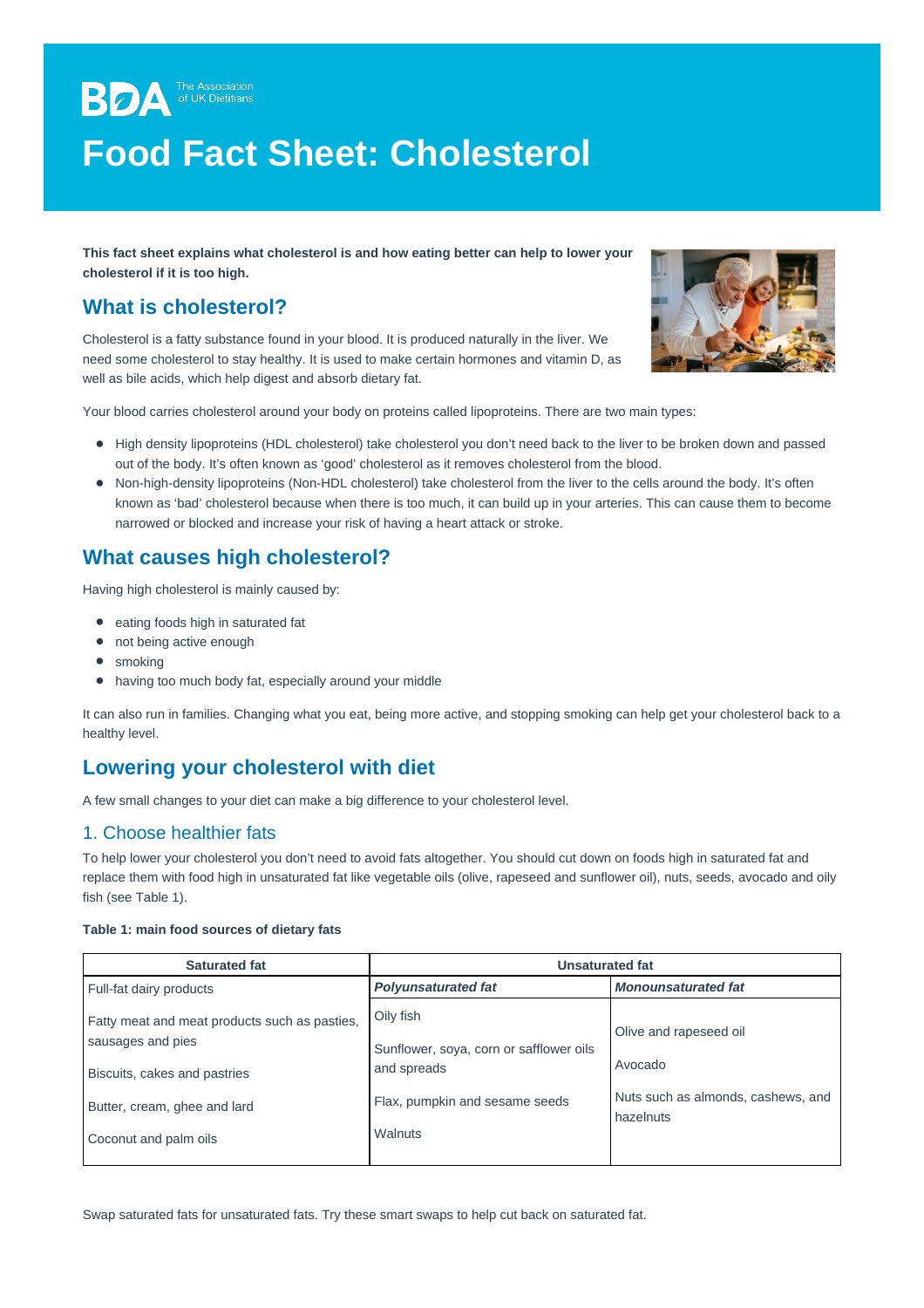| Eat less                                                                              | <b>Smart swap</b>                                                                                                                                                                           |
|---------------------------------------------------------------------------------------|---------------------------------------------------------------------------------------------------------------------------------------------------------------------------------------------|
| Creamy or cheesy sauces                                                               | Tomato or vegetable-based sauces                                                                                                                                                            |
| Fatty meat products such as sausages, burgers, pate, salami,<br>meat pies and pasties | Lean cuts of meat and mince<br>Chicken and turkey with the skin removed<br>Fish especially oily fish such as mackerel, sardines, salmon<br>Vegetarian options like lentils, chickpeas, soya |
| Crisps and chocolate                                                                  | Fresh or dried fruit or a handful of unsalted nuts and seeds                                                                                                                                |
| Full-fat milk, cheese, cream and yoghurt                                              | Lower fat dairy foods such as 1% milk, reduced fat cheddar,<br>low-fat yoghurt                                                                                                              |
| Lard, dripping, ghee, butter and coconut oil                                          | Vegetable oils - such as olive, sunflower, soya or rapeseed oil<br>and their spreads                                                                                                        |

### 2. Look at food labels

Compare labels and choose foods with green or amber labels for 'saturates'. Foods are high (red) in saturated fat if they contain more than 5g of saturates per 100g. Foods containing 1.5g or less per 100g are low (green) in saturated fat. Some healthy foods that are high in fat like oily fish, nuts and oils, may be red for saturated fat. This is okay, as they contain more of the healthy unsaturated fat.

#### 3. Eat more high fibre foods

Eating plenty of fibre helps lower your risk of heart disease and some high fibre foods can help lower your cholesterol. To make sure you get enough fibre:

- Aim for five portions of [fruit and vegetables](https://www.bda.uk.com/resource/fruit-and-vegetables-how-to-get-five-a-day.html) a day
- Switch to [wholegrain](https://www.bda.uk.com/resource/wholegrains.html) varieties of bread, cereals, pasta and rice
- $\bullet$ Choose other high [fibre](https://www.bda.uk.com/resource/fibre.html) foods such as pulses (lentils, beans, chickpeas), oats, unsalted nuts and seeds

## **What about Plant stanols or sterols products?**

If you have high cholesterol, using foods with added plant stanols and sterols has been shown to help to lower cholesterol levels. You need to eat 1.5-3g of plant stanols or sterols, in combination with a healthy diet, to see a reduction in cholesterol.

You can get this from fortified foods such as mini drinks, spreads, milk and yoghurts from both branded and supermarket own label products. If you decide to use these products, follow guidelines on the packet to get the right amount. However, they are not a substitute for healthy diet nor a replacement for cholesterol lowering medication. And if you don't have high cholesterol, these products are not recommended. [Find out more in our Stanols and Sterols fact sheet.](https://www.bda.uk.com/resource/food-facts-plant-stanols-and-sterols.html)

# **Dietary cholesterol – don't get confused!**

Some foods naturally contain dietary cholesterol, but don't make a big difference to the cholesterol in your blood. These are foods like eggs, some shellfish such as prawns and crab and offal such as liver, liver pate and kidney. They are low in saturated fat and so are fine to eat as part of a healthy diet. Only cut down on these foods if your doctor or a dietitian has advised you to. To lower cholesterol, it's more important to cut down on the amount of saturated fat you eat.

# **Summary**